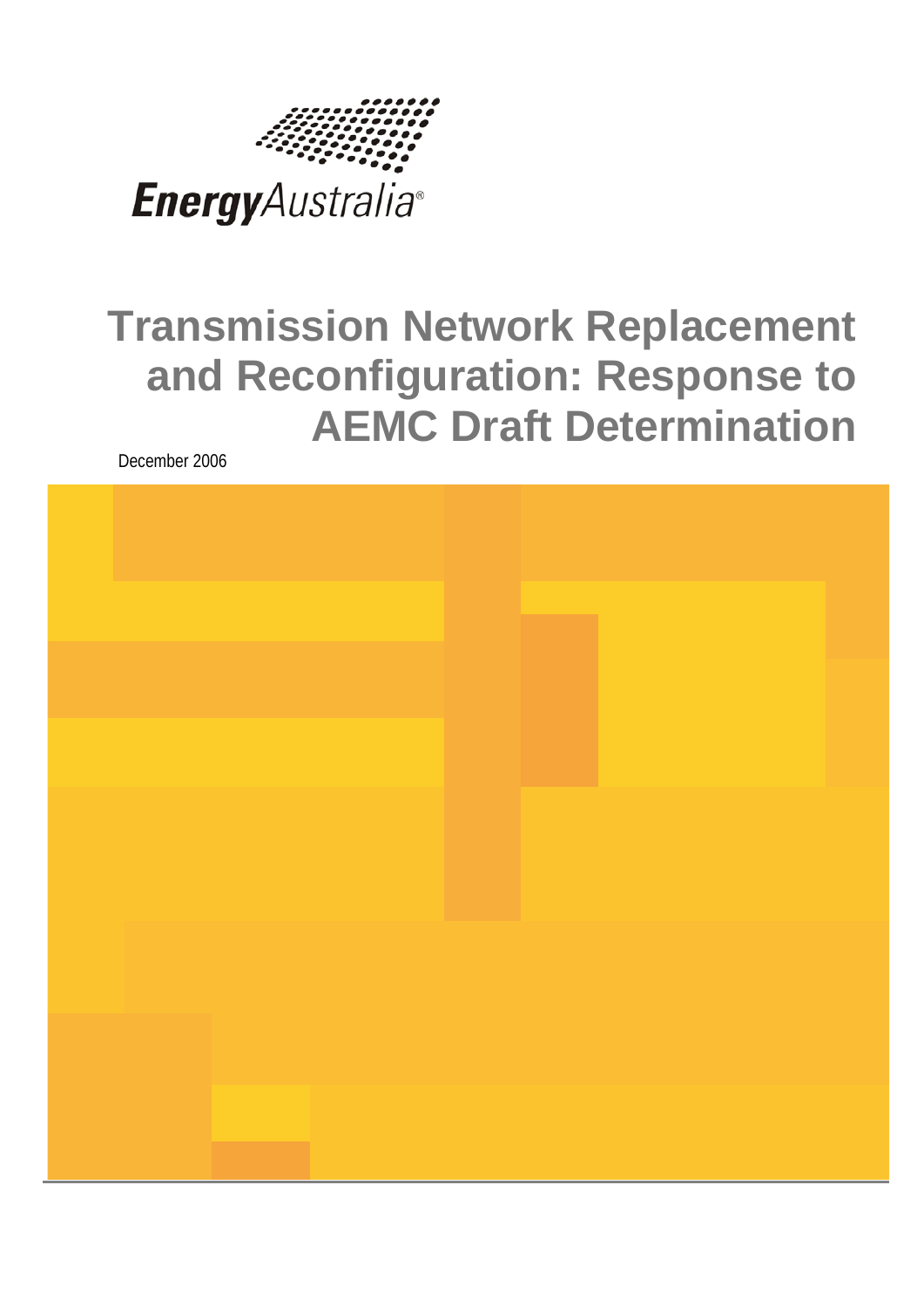## **Transmission Network Replacement and Reconfiguration: Draft Determination**

| 1              |                                        |                                                                                                                                                                  |  |
|----------------|----------------------------------------|------------------------------------------------------------------------------------------------------------------------------------------------------------------|--|
| $\overline{2}$ | 2.1                                    | PAYMENT FOR COMPENSATION AS A RESULT OF A                                                                                                                        |  |
| 3              | 3.1<br>3.2<br>3.3<br>3.4<br>3.5<br>3.6 | APPLICATION OF REGULATORY TEST TO<br>The Regulatory Test was not designed with asset replacement or<br>Difficulties in assessing replacement and reconfiguration |  |
| 4              | 4.1<br>4.2                             |                                                                                                                                                                  |  |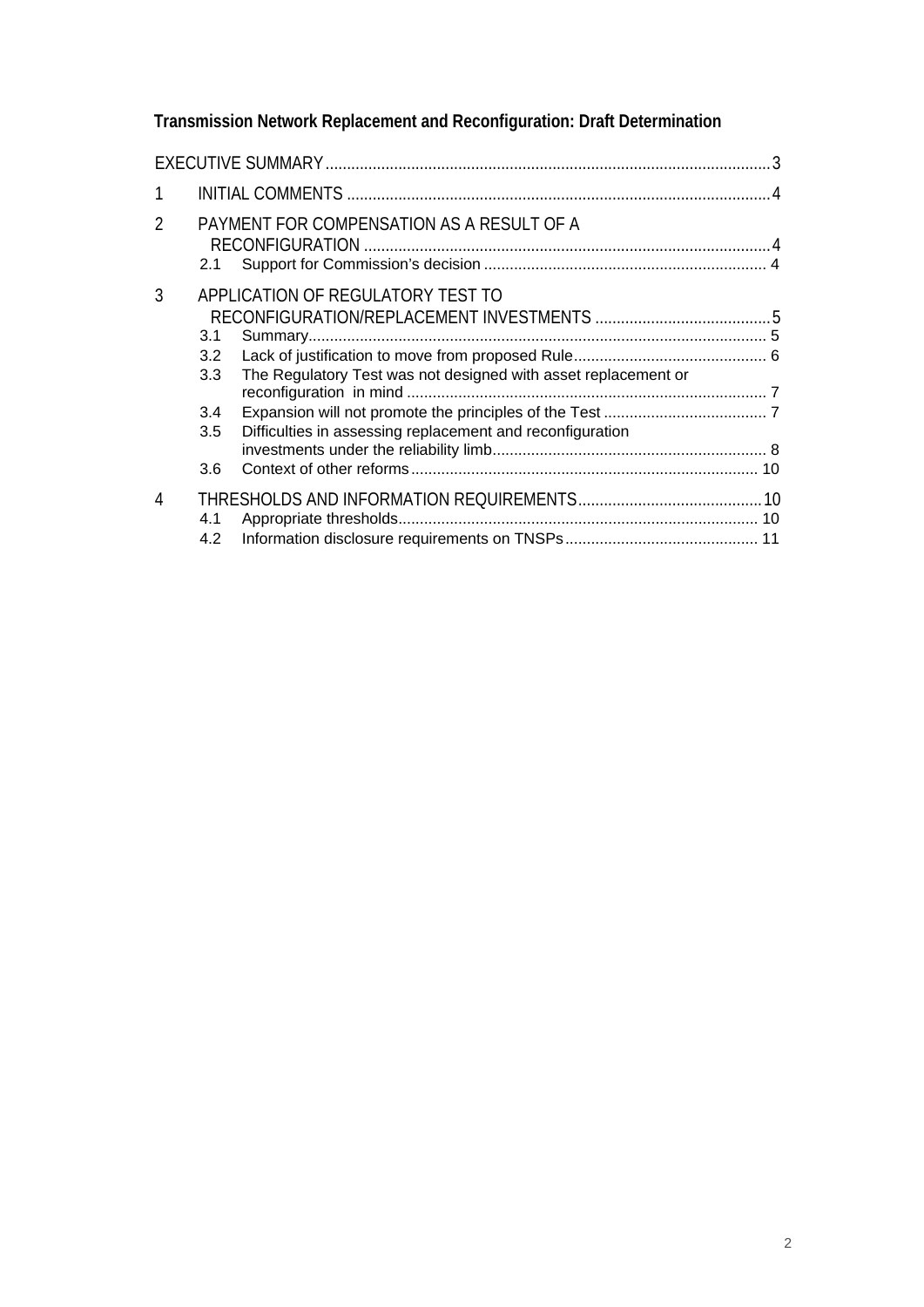<span id="page-2-0"></span>The circumstances specific to Stanwell cuts across most of the major reviews undertaken by the AEMC in the last 18 months. The concern for EnergyAustralia is the implications of addressing issues that cut across significant policy considerations using a small application such as that provided by Stanwell in its Rule proposal. We would ask in particular that any changes to regulatory test arrangements be considered as part of a wider discussion and potentially part of existing policy development undertaken by ERIG.

EnergyAustralia supports the Commission's decision not to proceed with changes to the Rule which would have allowed payment of compensation to third parties affected by replacement or reconfiguration of the network. Providing compensation to Stanwell for lost revenue from reconfiguration would obviously solve the problem from Stanwell's perspective, but would have significant implications if applied to the market as a whole. Opportunities for a TNSP to compensate disgruntled market participants is potentially endless and a precedent should not be established.

In response to the Rule proposal, network businesses believed there was a clear distinction between the circumstances attributed to Stanwell and routine replacement and reconfiguration works. There was concern that the proposed changes did not provide a similar delineation. Rather than address this delineation, the Commission's decided to bring replacement expenditure under the umbrella of the Regulatory Test. There has been no analysis to support this decision.

Our submission argues strongly against such a change. We question the Commission's reasoning that there is a lack of incentive to for efficient replacement investment. We are not convinced that an expansive role of the Regulatory Test is any more likely to provide more efficient investment. Nor are we convinced that any benefit from an increased regulatory obligation is likely to exceed the cost of complying with it. We note that the Regulatory Test was never designed for replacement expenditure or reconfiguration investment in mind. There will be consequential difficulty in using the market benefits or reliability limbs to justify any replacement expenditure. The proposed changes contravene the principles and purpose of the Regulatory Test. Finally, these changes seem premature without consideration in a wider policy context.

While we question the Commission's decision to make changes to thresholds as part of this Rule change, we believe that the figure suggested by the Commission is appropriate as long as it is subject to review and/or indexation.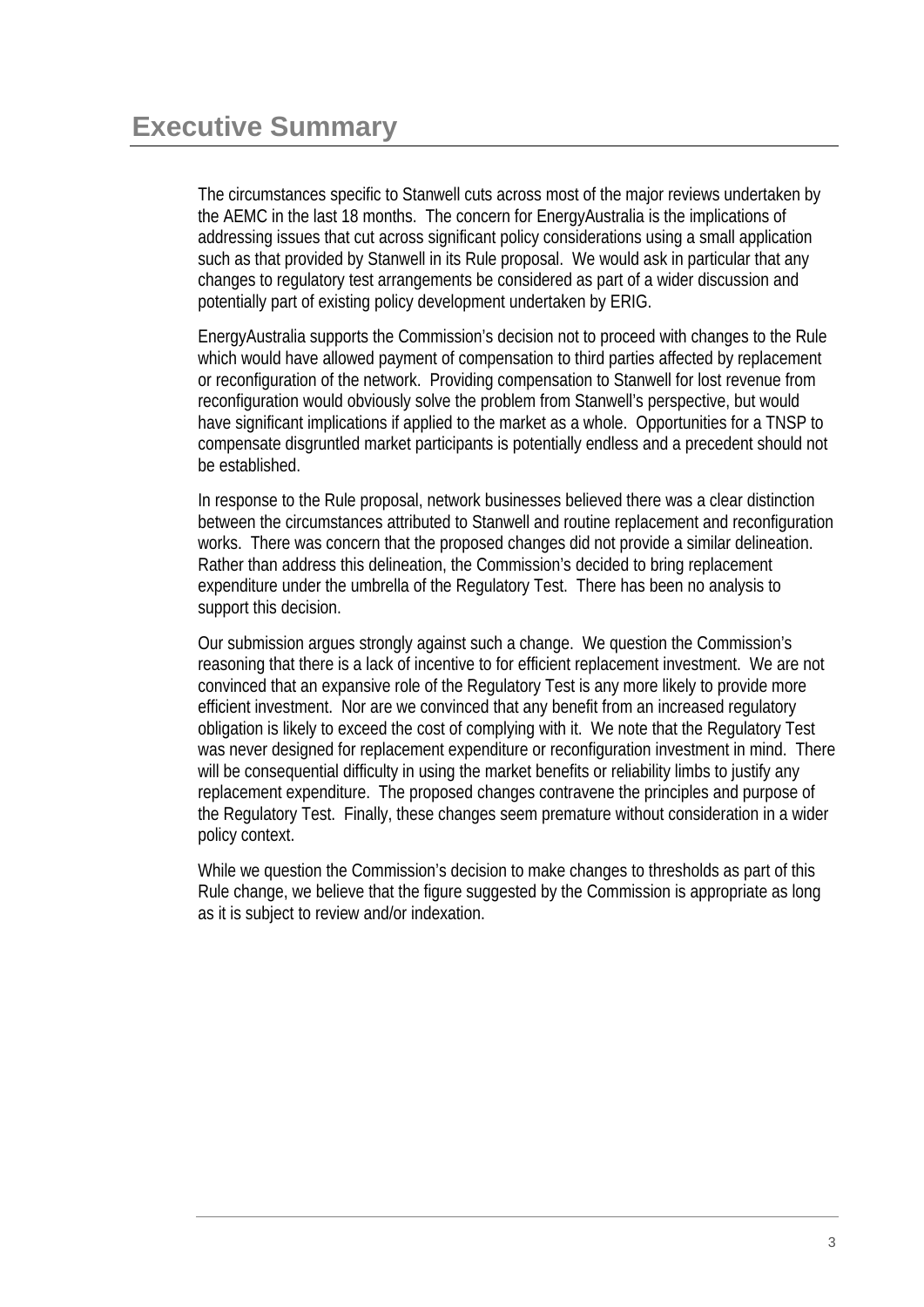## <span id="page-3-0"></span>**1 Initial Comments**

The circumstances specific to Stanwell cut across most of the major reviews undertaken by the AEMC in the last 18 months.

A fundamental issue that has plagued the NEM since its inception has been the right of generators when the market requires the network to be built for load. This issue is likely to be addressed as part of the review of congestion management. However, EnergyAustralia has noted in other forums that one of the difficulties with this issue is that Generators are not charged for the proportional use of the transmission network.

We also note that the Commission's review of transmission pricing will also address an important issue surrounding the allocation of revenue when an asset which was built for shared use of system is now a dedicated line for a generator.

Finally, the work undertaken by the Commission and other policy makers regarding the Regulatory Test has obvious interrelationships – particularly when applying the purpose of the Test to the different categories of new transmission investment: constructing a new asset; augmenting an existing asset; reconfiguring an old asset and replacing an asset.

The concern for EnergyAustralia is the implications of addressing issues that cut across significant policy considerations using a small application such as that provided by Stanwell in its Rule proposal.

We do not begrudge Stanwell its opportunity to raise its issues in light of these policy considerations. However, the large policy implications of any decision made by the Commission require that the issues raised must be viewed in a wider context. To address these significant issues in the context of Stanwell's predicament is equivalent to using a sledgehammer to crack a nut.

We would ask in particular that any changes to regulatory test arrangements be considered as part of a wider discussion and potentially part of existing policy development undertaken by ERIG and take into account the issues distributors face with the application of the test.

## **2 Payment for compensation as a result of a reconfiguration**

### **2.1 Support for Commission's decision**

EnergyAustralia supports the Commission's decision not to proceed with changes to the Rule which would have allowed payment of compensation to third parties affected by replacement or reconfiguration of the network.

As we noted in the first round of consultation, providing compensation to Stanwell for lost revenue from reconfiguration would obviously solve the problem from Stanwell's perspective, but would have significant implications if applied to the market as a whole. It is difficult to see how to draw the line between Stanwell and an incumbent generator who loses revenue due to a network reconfiguration, even if the reconfiguration provides net market benefits.

The number of opportunities for a TNSP to compensate disgruntled market participants (retailers and customers as well as generators) is potentially endless and a precedent should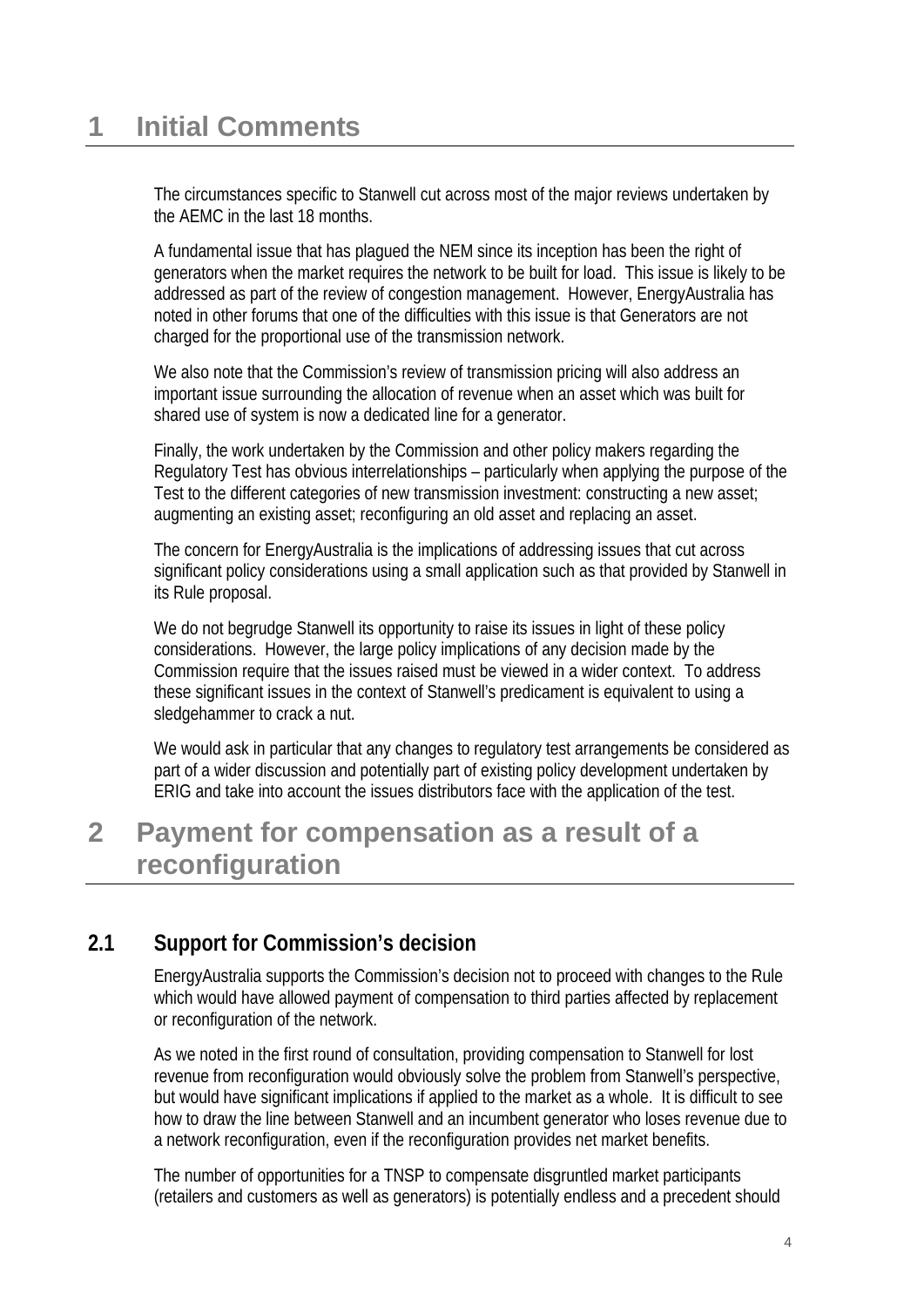<span id="page-4-0"></span>not be established. We agree with the decision of the Commission that "[n]etwork users that are considering a long term investment that is reliant on firm access should negotiate this access with the TNSP and any costs factored into the decision"[1](#page-4-1).

We disagree with Stanwell's contention that the Rule change is distinct from issues surrounding firm access for generation<sup>[2](#page-4-2)</sup>. It is our understanding from information provided to date that the Kareeya Power Station is connected to the shared network at three different points. As a result of reconfiguration, Stanwell will still be connected to the shared network. However its connection will be at one point, not three. Stanwell believes it should be compensated for the loss of its pre-existing "right" to evacuate power at three different connection points and that compensation should be paid for by customers (who currently pay for the existing connections to Stanwell).

While there are commercial outcomes for Stanwell, the TNSP and its customers should not be liable for these commercial outcomes. On the contrary, a TNSP does not receive revenues from generators who may have benefited commercially from a network reconfiguration to meet reliability requirements.

In respect of calculation of lost "Black Start" revenue, a TNSP would be required to calculate the long term impact of a short term contract with Stanwell against any benefit to another market participant being awarded a contract in Stanwell's stead. We understand that the terms and consideration for such contracts are not publicly available. The net market benefit of one Black Start source over another in itself would involve complex calculation and be subject to interpretation.

Finally we reiterate our position that Stanwell has the opportunity to secure a replacement to the existing connection, which will come at a cost to Stanwell.

## **3 Application of Regulatory Test to reconfiguration/replacement investments**

#### **3.1 Summary**

In our submission to the Rule proposal, we noted our concern that the proposed definition of reconfiguration could be subject to a very broad interpretation, such that all significant replacement projects may fall under the definition of "modifying the technical capabilities of the line<sup>[3](#page-4-3)</sup>". This definition would run contrary to ETNOF's statement that network augmentation and reconfiguration can be clearly distinguished from network replacement<sup>[4](#page-4-4)</sup>.

ETNOF also notes that the circumstances in Stanwell's case are rare and are not representative of more common reconfigurations[5](#page-4-5). VENCorp believes the circumstances are sufficient to warrant an enhancement to the network and would therefore be caught under the definition of network augmentation under the current Rule<sup>[6](#page-4-6)</sup>.

Both Stanwell and the AEMC accepted the points raised in the above submissions, but came up with the wrong conclusions. Stanwell believed that the above statements justified its

<sup>&</sup>lt;sup>1</sup> AEMC Draft Determination p20

<span id="page-4-2"></span><span id="page-4-1"></span><sup>&</sup>lt;sup>2</sup> Stanwell Submission to Rule Proposal p5

<span id="page-4-3"></span>Stanwell Rule Proposal p4

<span id="page-4-4"></span><sup>4</sup> ETNOF response to Rule Proposal p2

<span id="page-4-5"></span><sup>5</sup> ETNOF response to Rule Proposal p3

<span id="page-4-6"></span><sup>6</sup> VENCorp response to Rule Proposal p1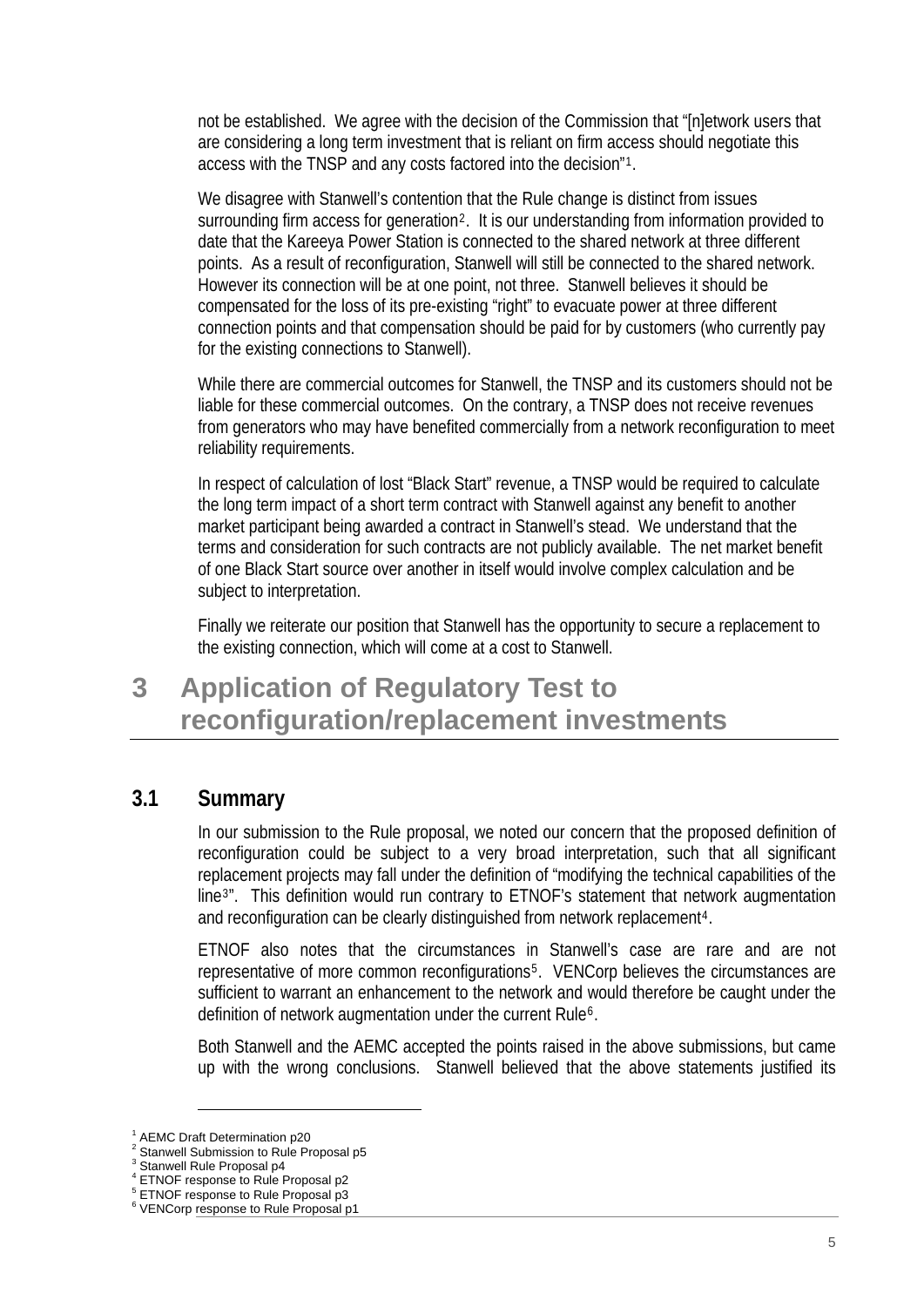<span id="page-5-0"></span>existing definition[7](#page-5-1). Rather than acknowledge the unique nature of Stanwell's circumstance, the AEMC used the Rule change to implement a change not even the proponent asked for – to expand the Regulatory Test to include network replacement.

We don't know how either Stanwell or the AEMC came to these conclusions based on the submissions provided. Either the AEMC has misinterpreted the submissions or has used the Rule change to promote an amendment that is outside the scope of the parameters of the Rule change proposal. In any case, we would ask the AEMC to review the Draft Decision in the context of the points raised below.

#### **3.2 Lack of justification to move from proposed Rule**

EnergyAustralia notes that the Commission's reasoning behind broadening the investments which are subject to the Test:

*The Commission is however concerned about the lack of sufficient incentives for efficient replacement and reconfiguration investment as provided for in the Chapter 6 framework …the Commission's concerns are regarding:* 

*the potential for investment distortions to arise because the Regulatory Test is only applied to new large augmentations, rather than all proposed large investments; and* 

*a lack of incentives for TNSPs to consider alternative non-network options when proposing to replace or reconfigure the existing transmission network.[8](#page-5-2)"* 

It is interesting to note that specific concerns relating to replacement expenditure were not raised in either of the AEMC's review of Regulatory Test principles or its review of the economic regulation of transmission services. We are not convinced that an expansive role of the Regulatory Test is any more likely to provide more efficient investment. Nor are we convinced that any benefit from an increased regulatory obligation is likely to exceed the cost of complying with it.

While we note the Commission's interest in providing greater incentives to consider nonnetwork solutions when proposing to replace the transmission network, there is no analysis to support whether this will actually lead to more efficient outcomes.

The Commission notes that augmentation of the network is driven by a response to network congestion:

*"As transmission capacity becomes constrained within the network, transmission businesses need to be provided with incentives to respond with investments to alleviate those constraints – a so called augmentation investment"* 

*…there are likely to be external costs and benefits accruing to generators, distribution businesses and retailers associated with any transmission augmentation investment. In the absence of specific incentives on a transmission business to take these external benefits and costs into consideration when choosing the appropriate approach to meeting the network need, efficient investment will not ensure.[9](#page-5-3)"* 

We agree that a process such as the Regulatory Test is an important justification for new network augmentation investment where there are external costs and benefits associated with the investment and where there are likely to be non-network solutions available to respond to drivers of network congestion.

<span id="page-5-1"></span> $7$  Stanwell response to Rule proposal p3

<span id="page-5-2"></span><sup>8</sup> AEMC Draft Determination, p 13-14

<span id="page-5-3"></span><sup>&</sup>lt;sup>9</sup> AEMC "Reform of the Regulatory Test Principles" Final Rule Determination p18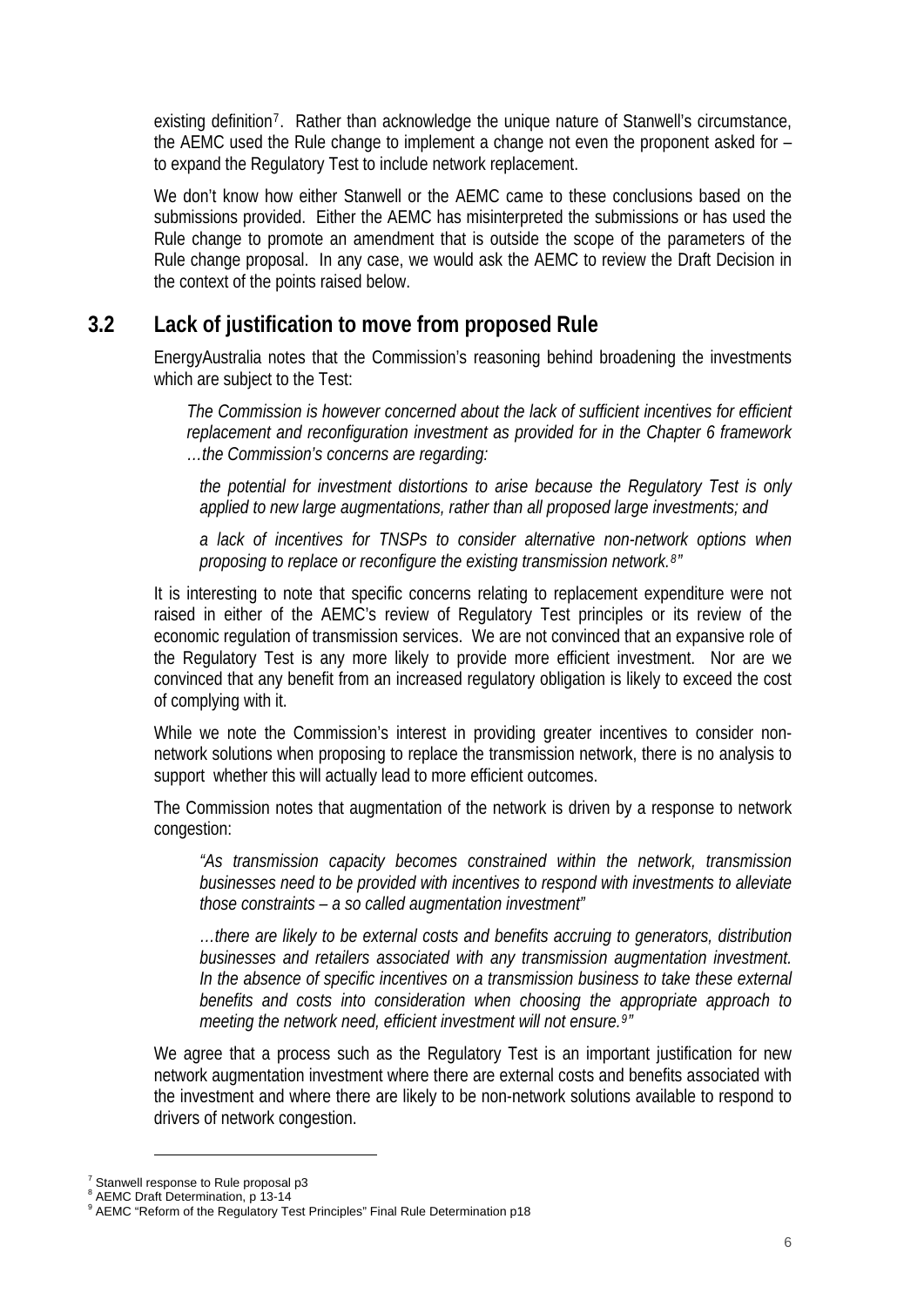<span id="page-6-0"></span>There is not the same justification for replacement expenditure.

We agree with ETNOF's comments that network replacement is "concerned with ensuring the continued provision of pre-existing transmission services<sup>[10](#page-6-1)"</sup>. Replacement expenditure is not subject to the same drivers as augmentation and does not have the same inter-relationship with external costs and benefits. The driver for investment is not driven by network congestion but is dependant primarily on age and condition of the existing assets. Because the investment is already made, there is unlikely to be any change in external benefits and costs resulting from a like-for-like replacement.

The most common alternative to replacing an asset is not a non-network solution but deferring the replacement with consequential impacts on reliability and operating cost. Forecast replacement expenditure is therefore more consistent across the network and less dependant on specific geographical or load nuances. Forecast replacement expenditure are therefore more capable of scrutiny by the regulator at the beginning of a regulatory period. The addition of a further regulatory obligation to ensure efficient investment (by way of a Regulatory Test) is unlikely to provide any net benefit compared to the cost of regulatory obligation.

There is also a quantum of difference in the application of non-network solutions to replacement. In our experience the chief benefits of non-network solutions have arisen from deferral of augmentation investment, which requires relatively small investment over a short time horizon. Permanent avoidance of replacement, if possible, would require in most cases a much larger quantum of non-system capacity..

In summary, we question the reasoning that there is a lack of incentive to for efficient replacement investment. All TNSPs are regulated and under the economic regulatory framework investment programs are scrutinised by the AER. There is a strong argument that the regulatory framework provides an appropriate scrutiny of the efficiency of the replacement expenditure and incentives to minimise the costs of such investments. There is no evidence to support the application of the Regulatory Test to augmentations rather than replacements is likely to distort investment decisions.

#### **3.3 The Regulatory Test was not designed with asset replacement or reconfiguration in mind**

As we note above, augmentation and replacement works have very different drivers and therefore different incentive mechanisms to ensure the investment is efficient. This is probably why the ACCC never designed the Regulatory Test to apply to replacement expenditure:

*"The ACCC is of the view that clauses 5.6.6 and 5.6.6A require that the regulatory test be applied to that part of an investment that augments a network. It is not intended to apply to replacement and refurbishment expenditure"[11](#page-6-2).* 

Given the differences between augmentation and replacement expenditure, it seems implausible that the Regulatory Test can be expanded to include replacement expenditure without changing any attributes of the Test itself.

#### **3.4 Expansion will not promote the principles of the Test**

EnergyAustralia notes that the Commission's most recent changes to the Regulatory Test promoted the NEM Objective by providing greater certainty for NSPs in undertaking the test

<span id="page-6-2"></span><span id="page-6-1"></span>

 $10$  ETNOF Response to Rule proposal p3<br> $11$  ACCC Review of the Regulatory Test for Network Augmentations 2004, p31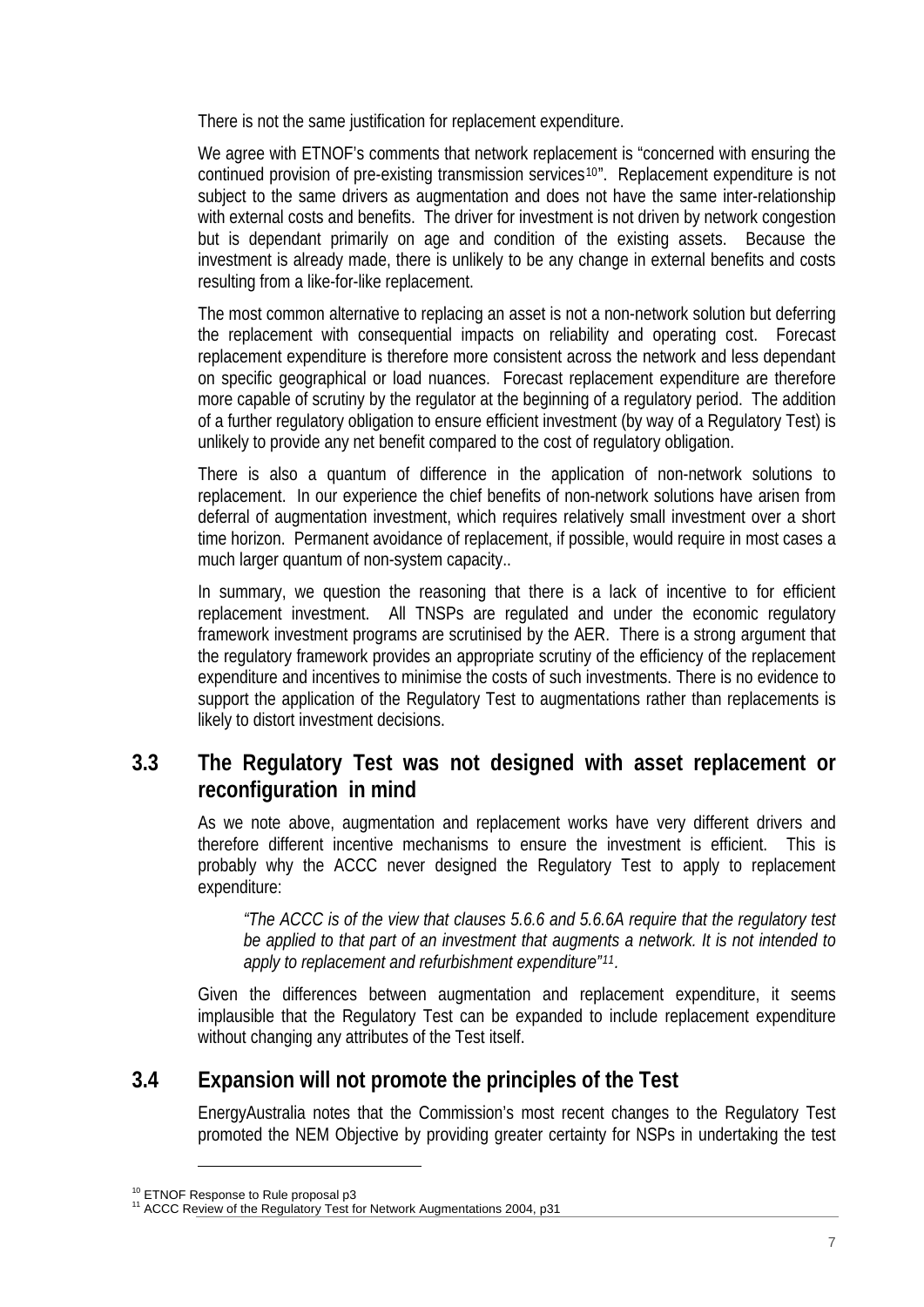<span id="page-7-0"></span>meaning "NSPs can have greater confidence in the test and how it should be applied<sup>[12](#page-7-1)"</sup>. It also noted:

*"…the Commission considers that the objectives of economic efficiency, predictability, consistency, transparency competitive neutrality and proportionality are likely to be reflected… in the actions of those parties undertaking the Test[13](#page-7-2)"* 

We believe that the proposed Rule will not promote the principles of predictability, consistency or economic efficiency. Instead, the Rule change will create a number of inconsistencies which cannot be justified:

- The Augmentation threshold in the Rules is can be varied by the AER whereas replacement threshold is set by AEMC in Rules;
- Augmentation and replacement thresholds are different;
- Regulatory Test will apply to transmission replacement but not distribution replacement;
- Large replacement projects are to be assessed by the Regulatory test, which forms part of an ACCC decision which specifically states the Regulatory Test was never intended to apply to replacement.

We also agree with ETNOF's assessment that expanding the Test to include replacement would result in considerable additional regulatory burden upon the TNSP[14](#page-7-3).

#### **3.5 Difficulties in assessing replacement and reconfiguration investments under the reliability limb**

### **Reliability limb was built on the concept of augmentation not replacement**

As noted above, the Regulatory Test has been designed for the purposes of network augmentation. This can be seen in the reliability limb of the test where the proposed investment "…is necessitated principally by inability to meet the minimum network performance requirements set out in schedule 5.1 or in relevant legislation, regulations or any statutory instrument of a participating jurisdiction<sup>[15](#page-7-4)"</sup>.

This definition works well for network augmentation where the utilisation of the network in the absence of a response, is likely to threaten the TNSP's ability to meeting minimum network reliability or performance requirements. Many of these requirements are deterministic and it is relatively easy to link the proposed investment (and alternatives) with the deterministic requirement

The application of the reliability limb is more tenuous when applied to asset replacement. Individual assets require replacing when the condition or age of the asset increases the risk of failure. However the decision to replace is one of engineering judgement than compliance. There is no standard, for instance, that suggests that all transformers be less than 40 years old.

It would therefore be difficult to directly attribute any replacement project as being necessitated principally by an inability to meet minimum network performance requirements. As a result most replacement expenditure would need to justify expenditure under the market benefits limb.

<span id="page-7-2"></span><span id="page-7-1"></span><sup>&</sup>lt;sup>12</sup> AEMC Review of Regulatory Test Principles: Final Determination p 93<br><sup>13</sup> AEMC Review of Regulatory Test Principles: Final Determination p 93<br><sup>14</sup> ETNOF Response to Rule proposal p3<br><sup>15</sup> National Electricity Rules, Ch

<span id="page-7-3"></span>

<span id="page-7-4"></span>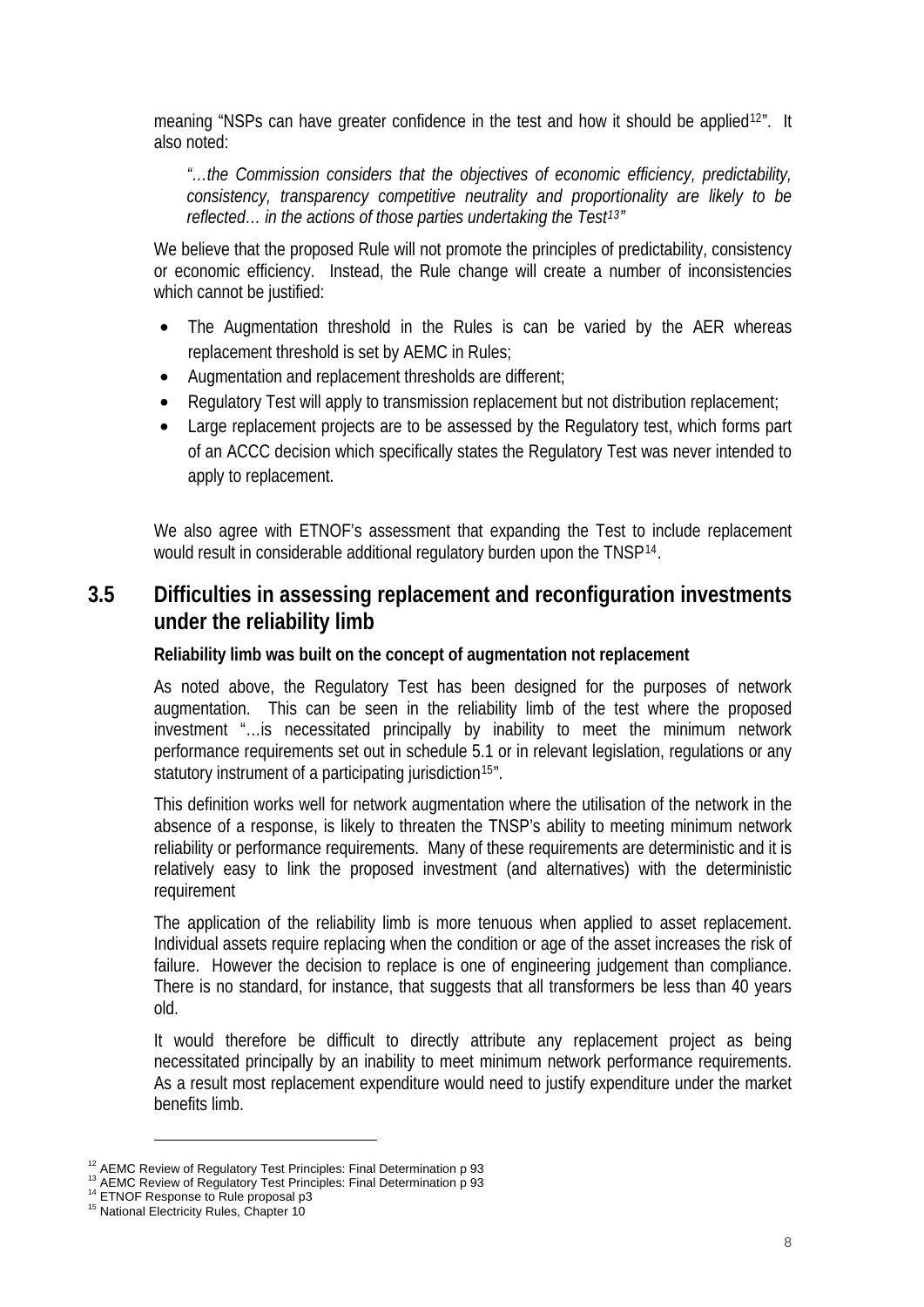For the reliability limb to apply to replacement expenditure, either the definition would have to be explicit or the Regulatory Test would have to be substantially changed.

### **Undertaking the Regulatory Test under the reliability limb (if allowed)**

If the intent of the Commission is to limit network replacement to the reliability limb of the Test, we would adopt a process similar to what has already been applied in Powerlink's case. We note in the ETNOF submission:

*"Powerlink has assets which are at the end of their technical life and are in need of replacement. As part of considering the scope of the replacement, Powerlink considered*  its other obligations in terms of supplying load. Powerlink assessed that a different *network configuration will meet its obligations at a lower cost to consumers than a "like for like replacement[16](#page-8-0)".* 

We disagree with Stanwell's position that an assessment of a new investment under the reliability limb of the Regulatory Test would necessitate expert engineering and economic input to assess the impact on generators as a result of the new investment<sup>[17](#page-8-1)</sup>. This is because the reliability limb assumes benefits are deemed to overwhelmingly relate to meet reliability targets<sup>[18](#page-8-2)</sup>. Therefore the reliability limb focuses on the costs of meeting the reliability targets, not on the net benefits of the wider market.

In its review of Regulatory Test Principles, the AEMC was reguired to assess whether the reliability limb should be expanded to investigate wider market implications in the context of a reliability augmentation if these were potentially significant. In response the Commission noted that the proposal:

*"…does raise quite a significant conceptual difficulty, however because it represents a hybrid between a cost-benefit analysis (CBA) and a cost-effectiveness analysis (CEA). As currently formulated, the reliability limb of the Test is a CEA – it is assumed that the reliability benefits of the alternative projects are identical, so that only the costs of the alternative projects must be compared. In effect [the proposed approach] may enable the proponent to "pick and choose" between alternative investment options, by assuming that the reliability benefits of different projects are the same, but the market benefits are not"* 

*"…[these conceptual difficulties] would need to be explored in depth, and given also ERIG's terms of reference specifically in relation to integrating the two limbs of the Regulatory Test as part of a single Project Assessment and Consultation…"[19](#page-8-3)*

We would therefore argue that if the Commission's intent was to not only expand the application of the Test, but also to expand the application of the reliability limb of the Test, this should be subject to a more detailed assessment and focussed consultation.

### **Application under the market benefits limb**

We believe it would be very difficult to justify any replacement expenditure under the market benefits limb of the Regulatory Test. Any such assessment would involve an elaborate consideration of loss of load impact of replacing or not replacing the target network elements. In addition it is likely to also evaluate non-network alternatives using a similar approach.

<span id="page-8-1"></span>

<span id="page-8-3"></span><span id="page-8-2"></span>

<span id="page-8-0"></span><sup>&</sup>lt;sup>16</sup> ETNOF Response to Rule proposal p3<br><sup>17</sup> Stanwell response to Rule proposal p6<br><sup>18</sup> AEMC Regulatory Test Principles, p35<br><sup>19</sup> AEMC Reform of Regulatory Test Principles: Final Determination p41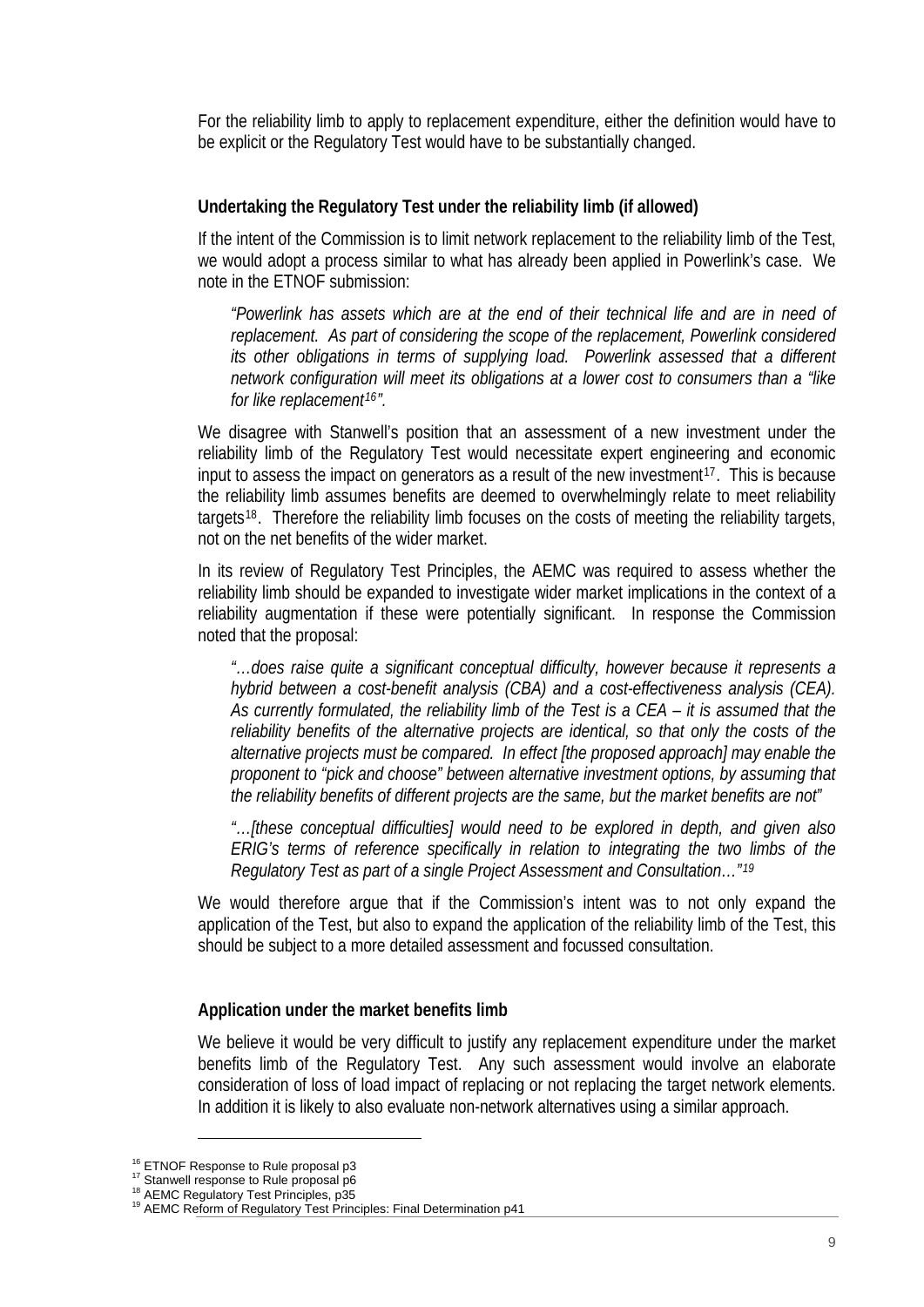<span id="page-9-0"></span>Based on the above observations EnergyAustralia submits:

- 1. The market implications that Stanwell suggest should be included when considering new investment would not be considered in an assessment under the reliability limb;
- 2. If replacement or reconfigurations were included in an assessment under the reliability limb of Regulatory Test, the outcome is unlikely to differ from what Powerlink has proposed;
- 3. Including reconfigurations in the Regulatory Test process would therefore not meet Stanwell's intended outcomes:
- 4. Changing the reliability limb of the Test to allow for wider market implications is a considerable change to existing arrangements and should be considered as part of a wider review.

### **3.6 Context of other reforms**

AEMC noted the wider implications for proposed changes to principles underlying the Regulatory Test principles rule change including other reviews which may also impact the future application of the Regulatory Test. These reviews include:

- Rules for the regulation of electricity transmission revenue and prices;
- Last resort planning power Rule proposal;
- Transmission network congestion management review;
- Energy Reform Implementation Group.

In particular, the Commission noted that "... the purview of its deliberations are necessarily limited and delimited from those of ERIG"[20](#page-9-1). While the proposal by Stanwell was not included in the range of policy initiatives that integrated with the Commission's review of Regulatory Test Principles, we believe the implications from the Commission's current Draft Determination to be as significant as any other policy initiative currently taking place.

We therefore believe that such a significant change should be considered in the wider context of other reform initiatives, rather than focussed on the circumstance raised by Stanwell.

## **4 Thresholds and Information requirements**

#### **4.1 Appropriate thresholds**

l

We are concerned at the apparent arbitrary nature of the Commission's decision to review the appropriateness of the threshold for new large investments under this rule proposal, particularly in light of the decision not to address the threshold issue in the context of the MCE's Rule proposal on Regulatory Test principles.

Nevertheless, the increase in the threshold to \$35m limit will require the Regulatory Test to be applied to any major sub transmission substation reconstruction and to all major cable replacement projects involving more than about 8km of double circuit underground construction.

<span id="page-9-1"></span><sup>&</sup>lt;sup>20</sup> AEMC "Reform of Regulatory Test Principles" Final Determination, p17